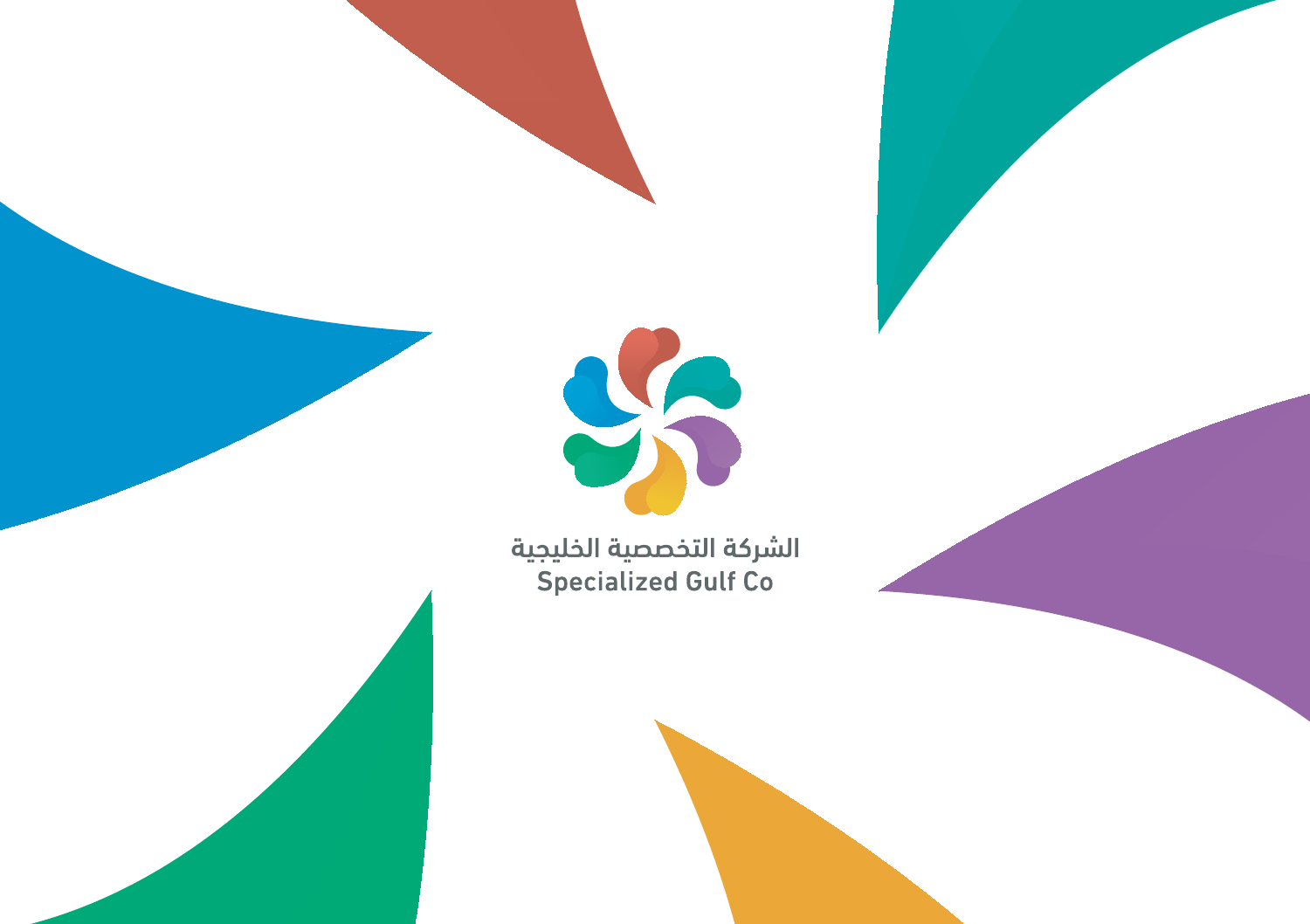Working Perfectly with Passion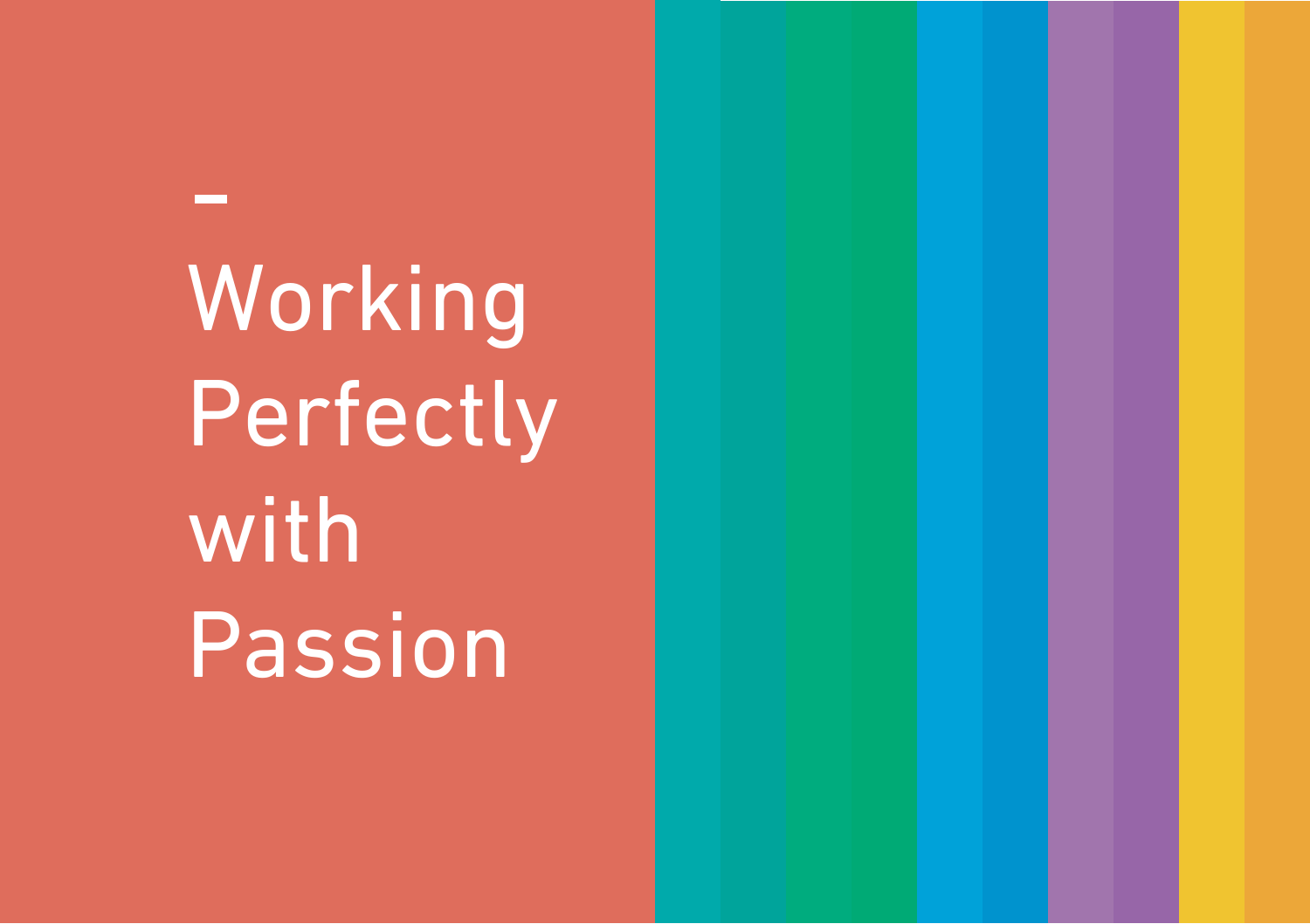Specialized Gulf Co. is primarily a painting and flooring contracting company based in Kuwait, providing an assortment of services as well as selling products in these fields. Our company was established with an aim to lead quality and high standard improvements in the coating industry and chemical building materials of different types. Our products and materials are of the highest standards and are manufactured by some of the most advanced technologies in the industry.

Our company name represents who we are and what we aim to be. We are specialized in our field and we aim to be the first destination for clients in Kuwait. We believe in the need for development, continuous learning, and modernization, keeping up with all the new advancements in our field to maintain our position of leadership.

We have the ability, knowledge, and experience to handle your requests and we are adept at finding quick and efficient solutions for your projects. We aim to build strong and long-lasting relationships with our clients. Our clients can rest assured that we always follow the highest quality standards in our work to ensure customer satisfaction upon delivery.

We aspire to be the main contributor towards the urbanization and modernization of Kuwait, creating aesthetically beautiful places everywhere we go.

# **Who We Are ?** Code of

SB3RD12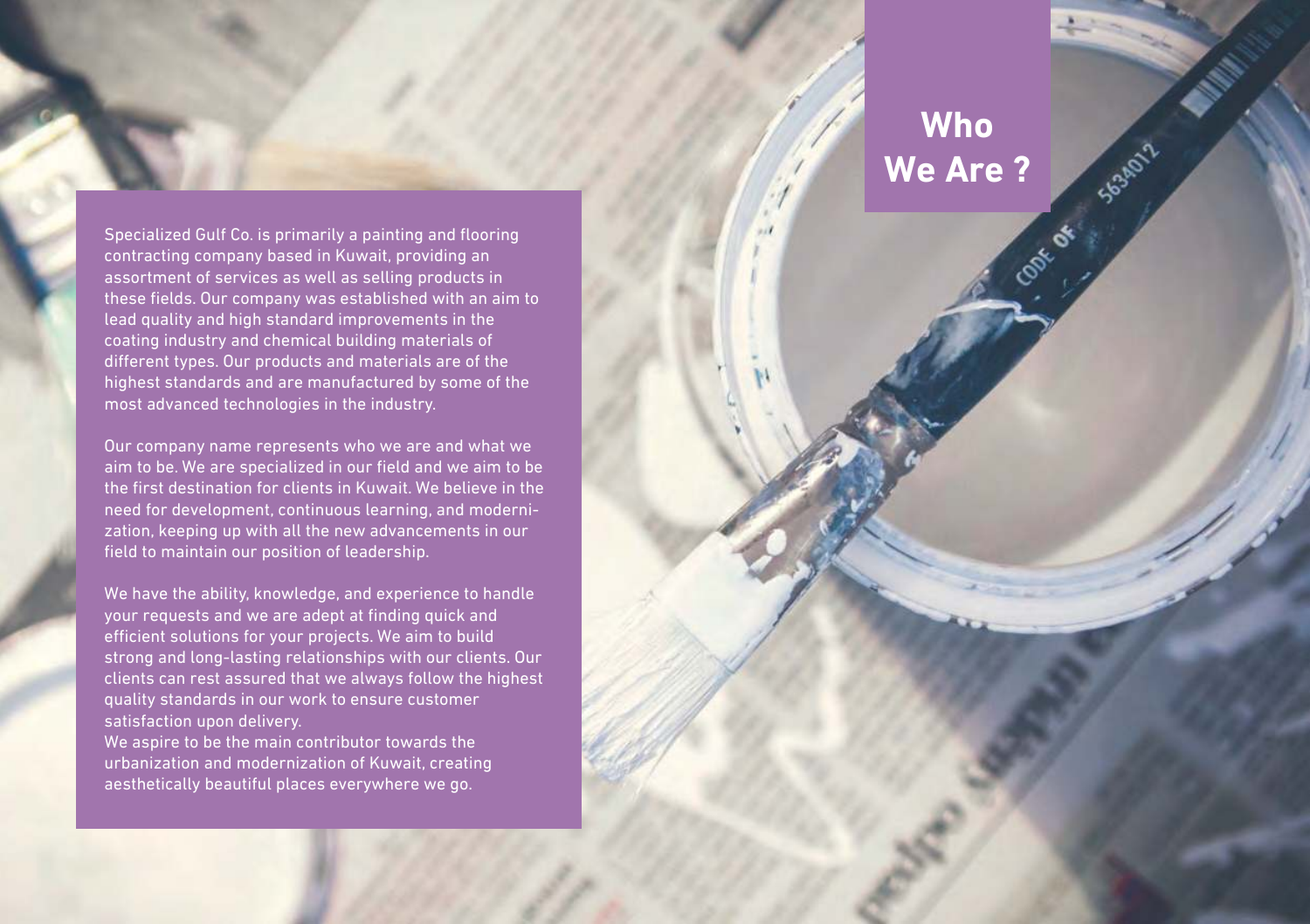#### **Mission**

We aim to lead the improvement of quality and standards in the coating industry and be the leading company in chemical building material in Kuwait. An effective management and clear and determined planning support our vision toward the future.

## **Vision**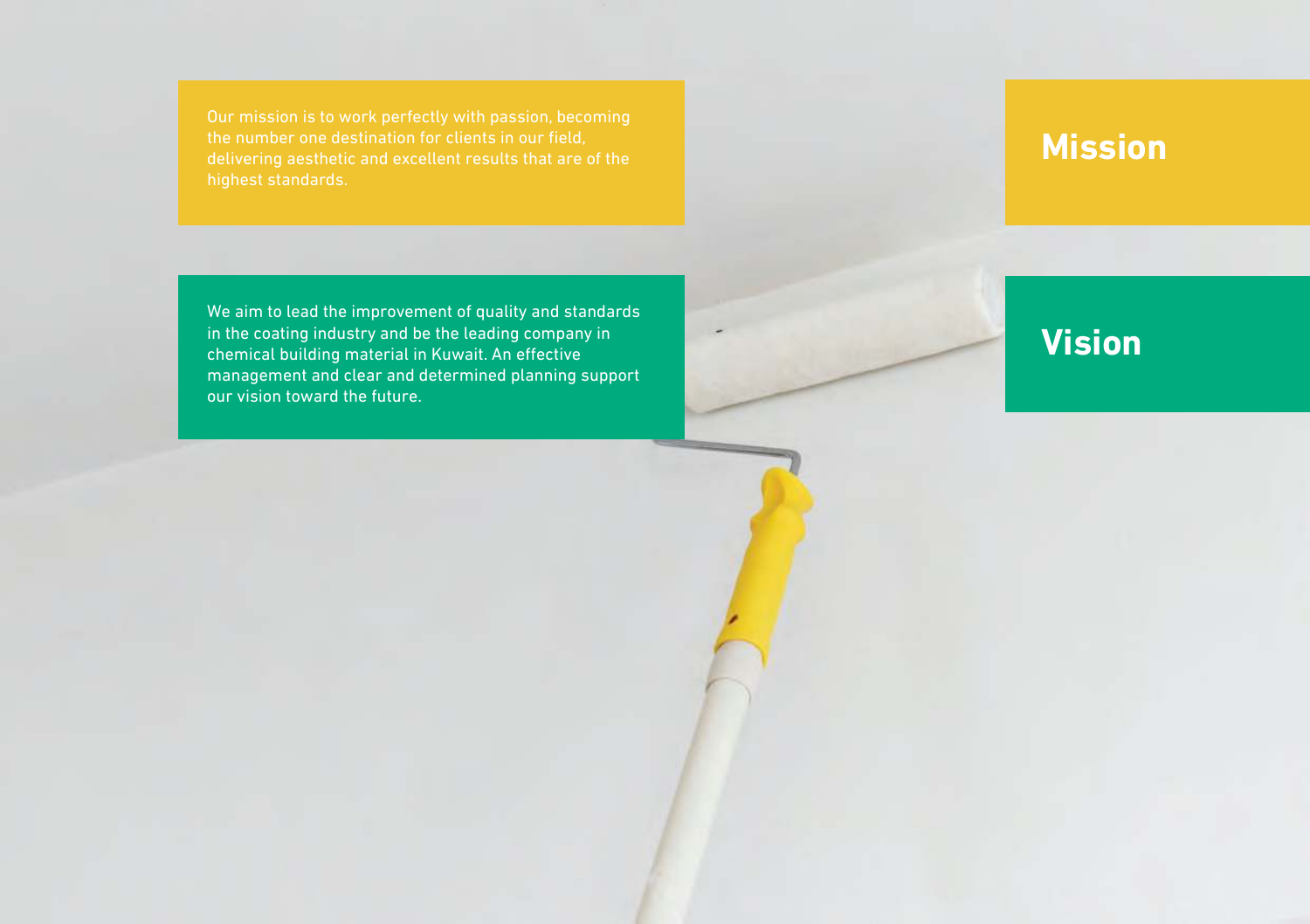#### **Ethics**

We have managed to build a strong and positive reputation in the industry by maintaining solid work ethics and by always following our implemented rules and regulations.

We strive to provide a comprehensive service to our clients following the highest professional and quality standards.

Listening to our clients and understanding their exact needs is critical in order to provide the best services. We understand what it means to work within a deadline and we promise to always be on time and maintain the agreed upon time frame for the delivery of the project. Because quality and high standards are at the core of our vision for the future, we pledge to always follow manufacturer specifications and industry standards and to always use the best and least harmful material the industry has to offer to protect our clients and the environment. We value our clients' trust and confidence in us and we will always provide our customers with the correct information, offering full disclosure with complete transparency.

We adopt innovation as well as creative and positive thinking and we are always pursuing knowledge in terms of all the latest products and technologies.

#### **Our Team**

Our specialized and highly trained team brings a wealth of knowledge, expertise, superior quality of workmanship, focused dedication, reliability, and professionalism to every project. Every member of our team works diligently and tirelessly to deliver the best and most satisfying results on time.

They make sure to stay up to date to the latest technologies and products and to receive the required training to be able to use them.

Scheduled training of the manufactures is carried out periodically in order to keep our team up to standard.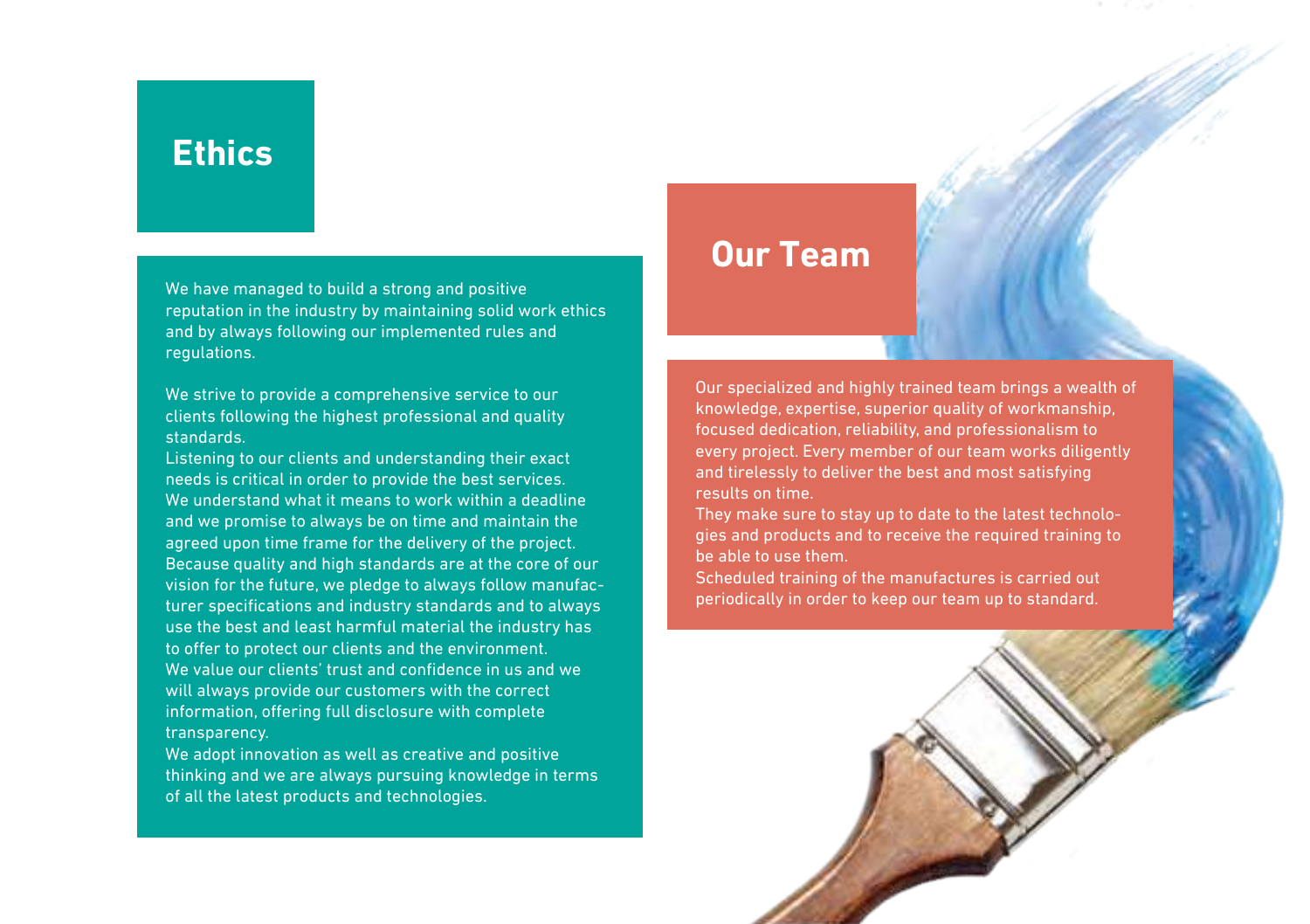## **Services Coating Contracting**

We are proud to provide various services in the field of painting and flooring contracting. Our services are designed to offer the best solutions for our clients' different needs and requirements. .

We supply conventional paint coating where we use products such as Jouton, JTC, Hemple, and much more. Our products are of the highest caliber and we can carry out paint jobs for villas, houses, malls, schools or industrial buildings.



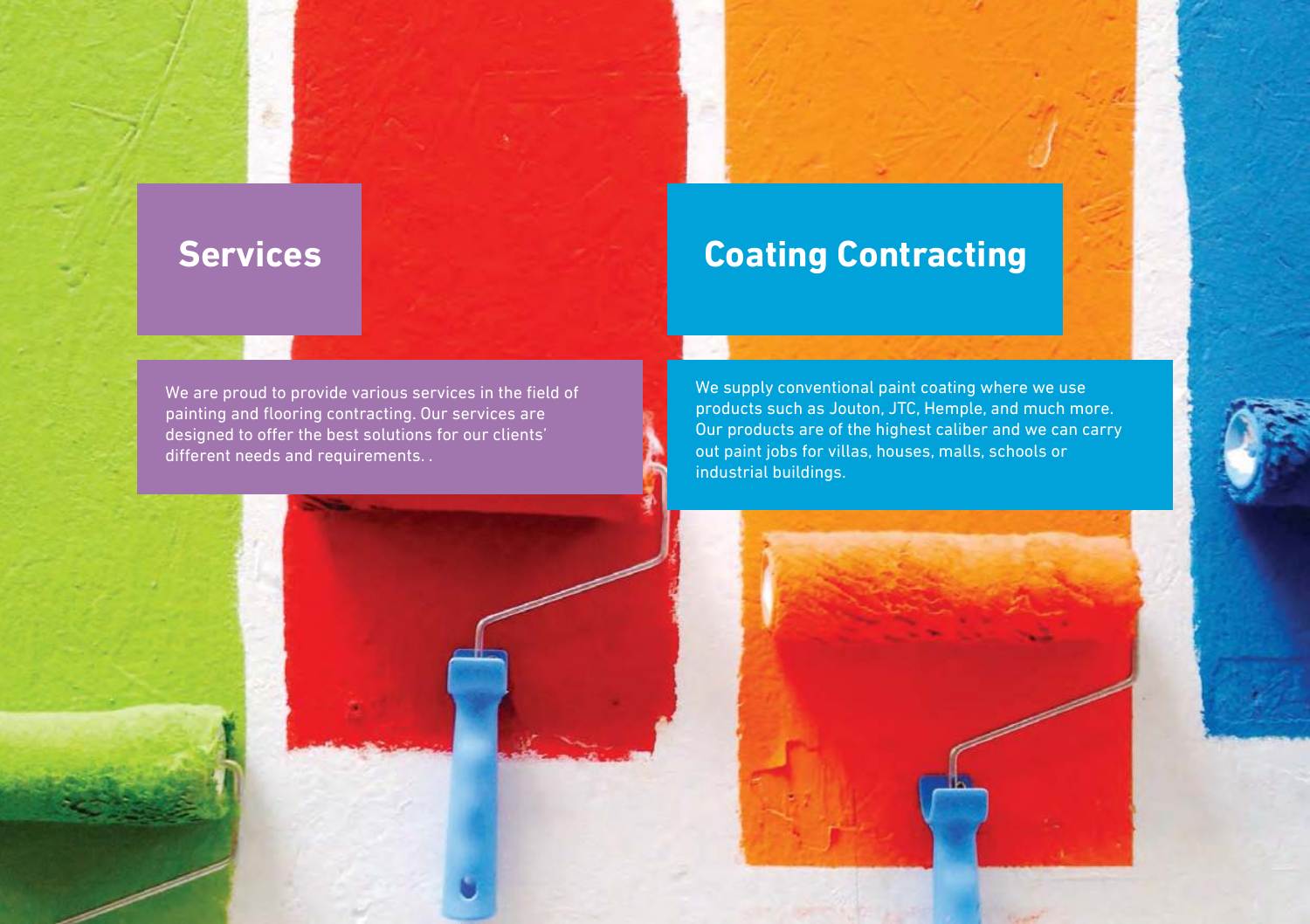#### **Façade and Internal Wall Plaster Contracting**

Facade plasters are used to improve a building's insulation properties and to ensure proper protection against the penetration of water and heat. It is an wish to cover it with stone. Internal wall plaster is also an into play.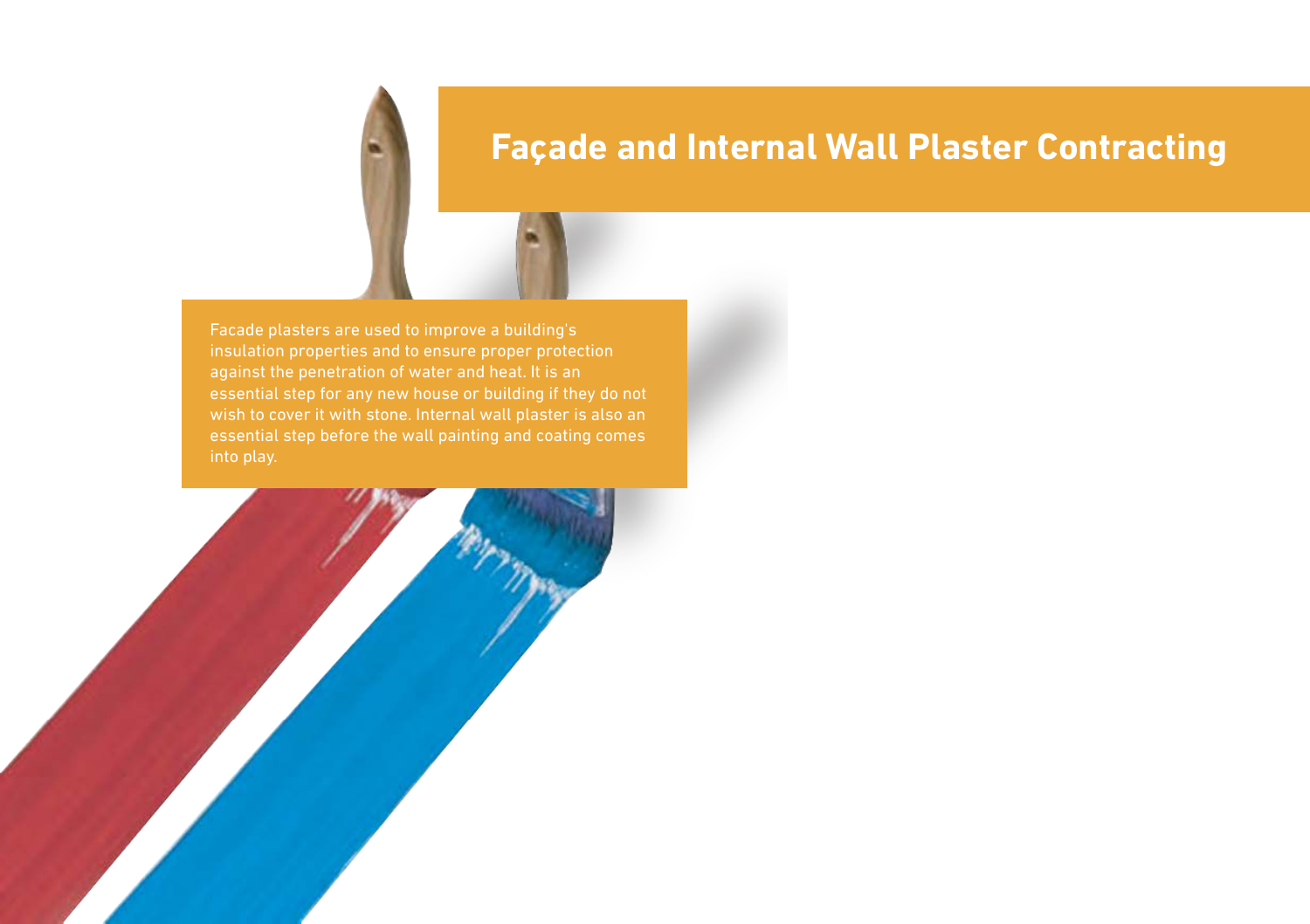

#### **Decorative Paint**

With decorative painting you can take an empty wall and transform it into a beautiful masterpiece. The type of paint used here is mostly acrylics; they are water-based and therefore non-toxic. These paints can be used to create different effects and shapes to suit different perceptions and desires of our clients, and they are available in a very large number of colors. Decorative paint can be used in villas, hotels, offices, and salons.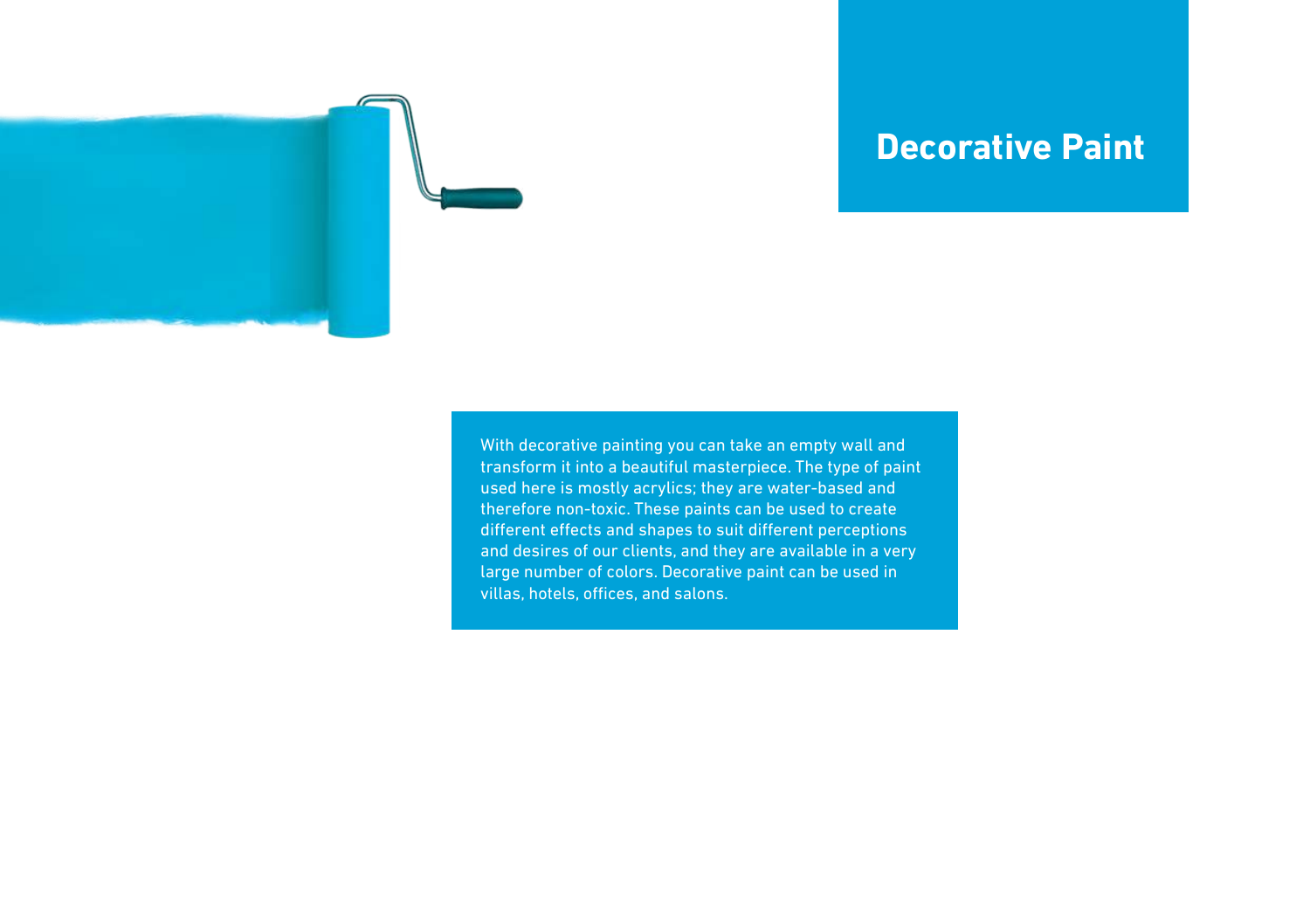#### **Weather Resistant Paint**

Severe weather conditions such as extreme heat or cold, sea vapor, and prolonged exposure to the sun all take their toll on building exteriors that can be seen in cracks against such conditions. This type of paint is essential for buildings, villas, and sea houses.

#### **Functional Paint**

Paints and coatings can be used to provide protection as well as create beautiful and dazzling aesthetics. Functional antimicrobial paint offers our clients protection against microbial threats and bacteria. Functional paint can be implemented in swimming pools, central kitchens, hospitals, nurseries, operation theater, sauna rooms, bathrooms, and so much more.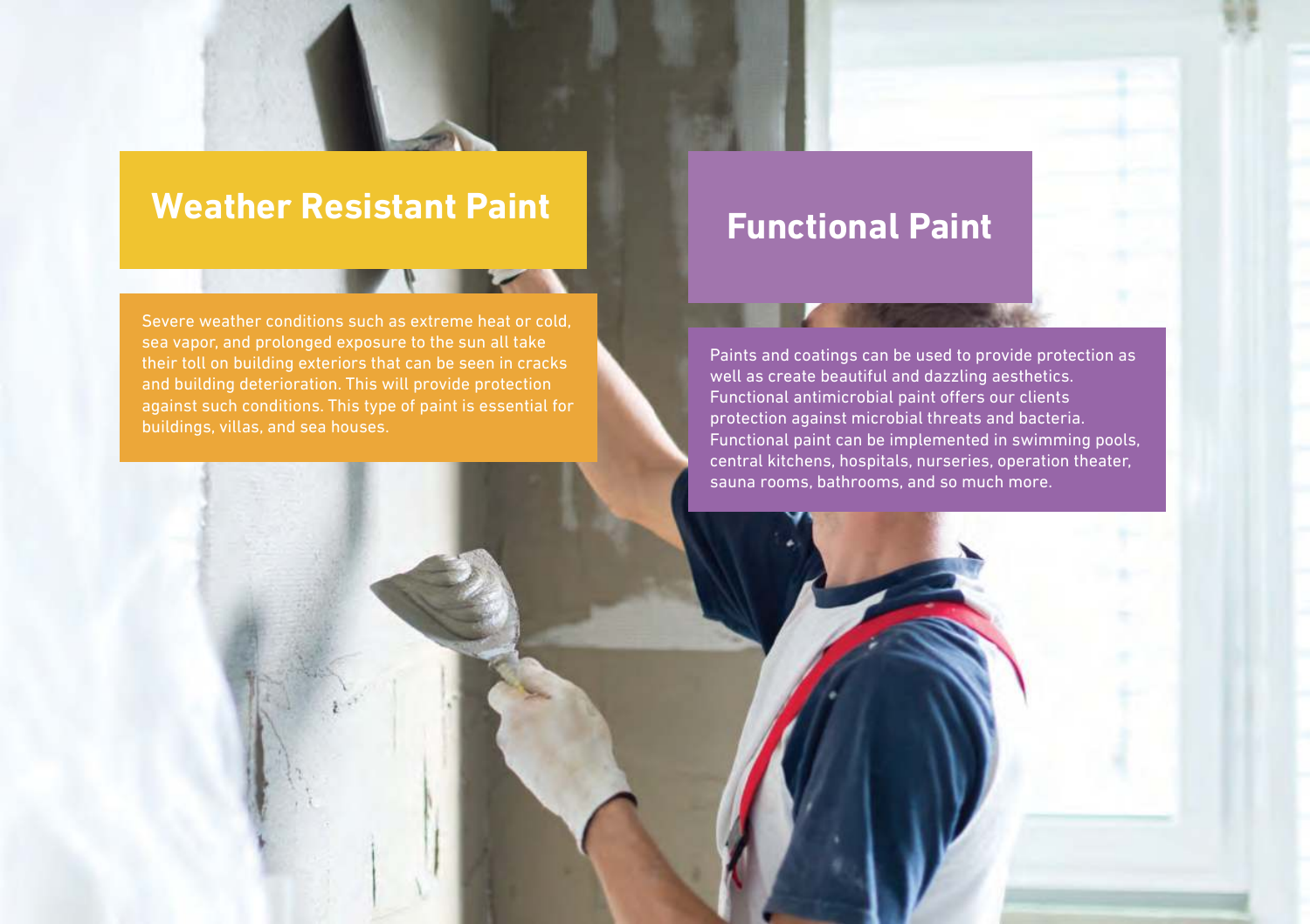#### **Polished Concrete**

#### **MMA Flooring**

As a sustainable and low maintenance flooring option, polished concrete is becoming a popular flooring solution especially since it is considered a "Green" flooring system and LEED approved. The result of polished concrete is something akin to an artistic masterpiece offering a beautiful and aesthetically pleasing view that dazzles the eyes. Polished concrete can be used in restaurants, offices, malls, and shops.

#### **Epoxy Flooring**

Because of the extremely strong and resistant nature of industrial environments. Here at Specialized Gulf Co., we standards. This type of flooring can be used in car parks, warehouses, and home garages.

**STANDARD** 

#### MMA (Methyl Methacrylate) is a dual system polymer that is popularly used as a commercial and industrial floor coating. Because of its strength and durability and because of being a quick cure that does not cause any stoppage in everyday operation, it has become the number-one solution for flooring services. MMA flooring can be found in central kitchens, warehouses, swimming pools, car show rooms, clinics, fisheries, and food processing factories.

#### **Functional Flooring**

Providing functional flooring that is resistant, resilient, and aesthetically pleasing. Functional flooring can be implemented in airports, freezers as well as bridges.